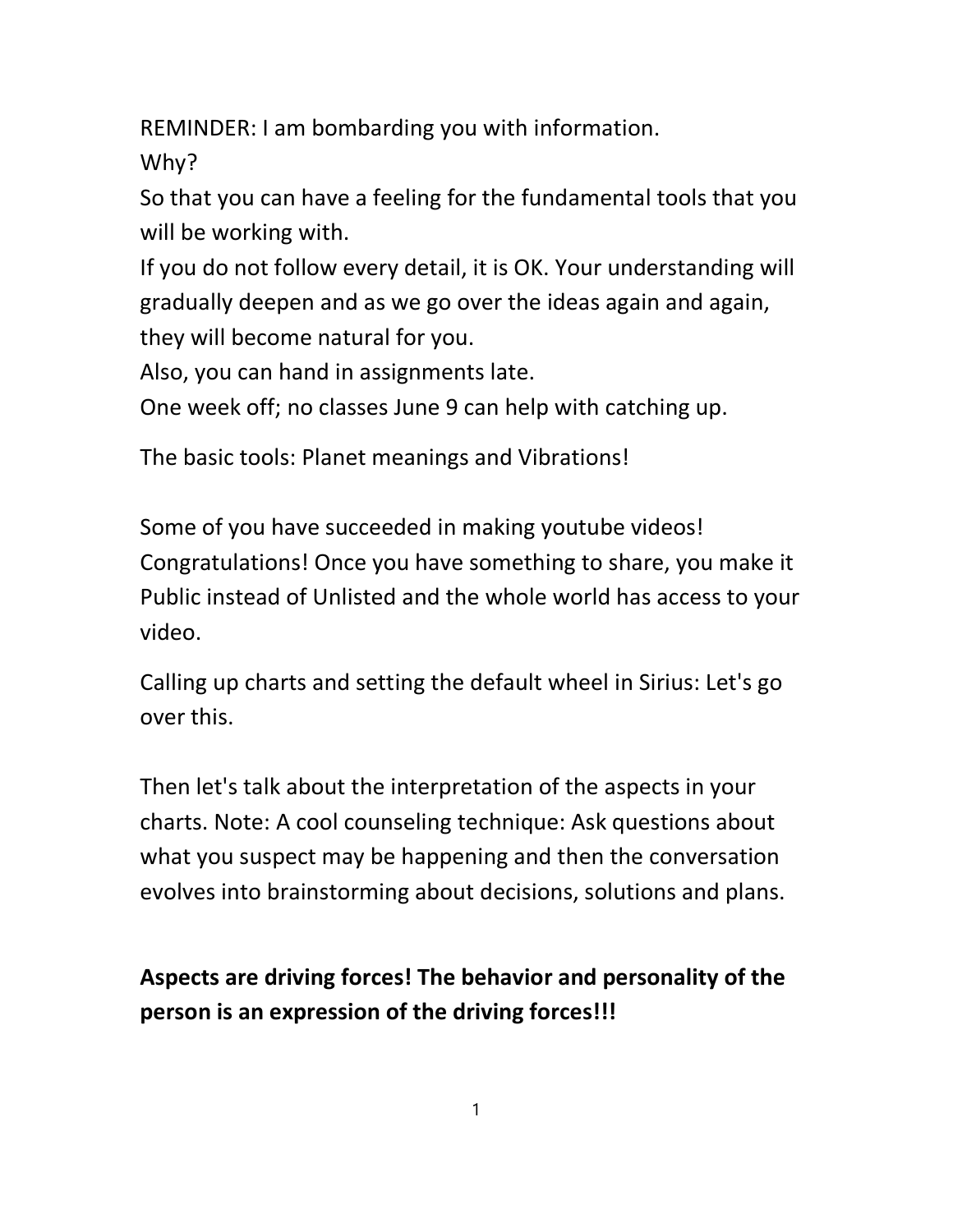Sun-Uranus: A need to be in the moment, to be in a spontaneous, electrically charged, liberated from social conventions. A need to take the risk of making mistakes while improvising. Tension builds up with an aspect like this is restrained by not allowing for some sloppiness and mistakes while learning to get good at improvising. Conservative and controlling upbringing can lead to problems but works OK if the person has an open and responsive personality and is not too shy and quiet.

IMPORTANT: The energy needs to be released periodically!!! These are not personality characteristics. They are energy dynamics that need periodic expression! You do not do them all of the time! "Personality" is a construct and refers to habitual demeanor, expressions, etc. In the astrology chart we see the energy dynamics that combined with life experiences and decisions forms personality!

Astrology does not tell us everything! It is like a genetic code and tells us what higher dimension forces are driving the person. We do not know what the person is like but we know the therapy and the life direction to set them on a path that works for them!!!!!!!!!!!

ALSO IMPORTANT: One aspect, even with a small orb, is NOT the most important thing in your life!!! I gave this homework to you so you can start thinking about how planetary meanings work. However, for some of you this strong aspect is not one of the most conspicuous things in your life.

Venus-Saturn: A need for something sincere and that cuts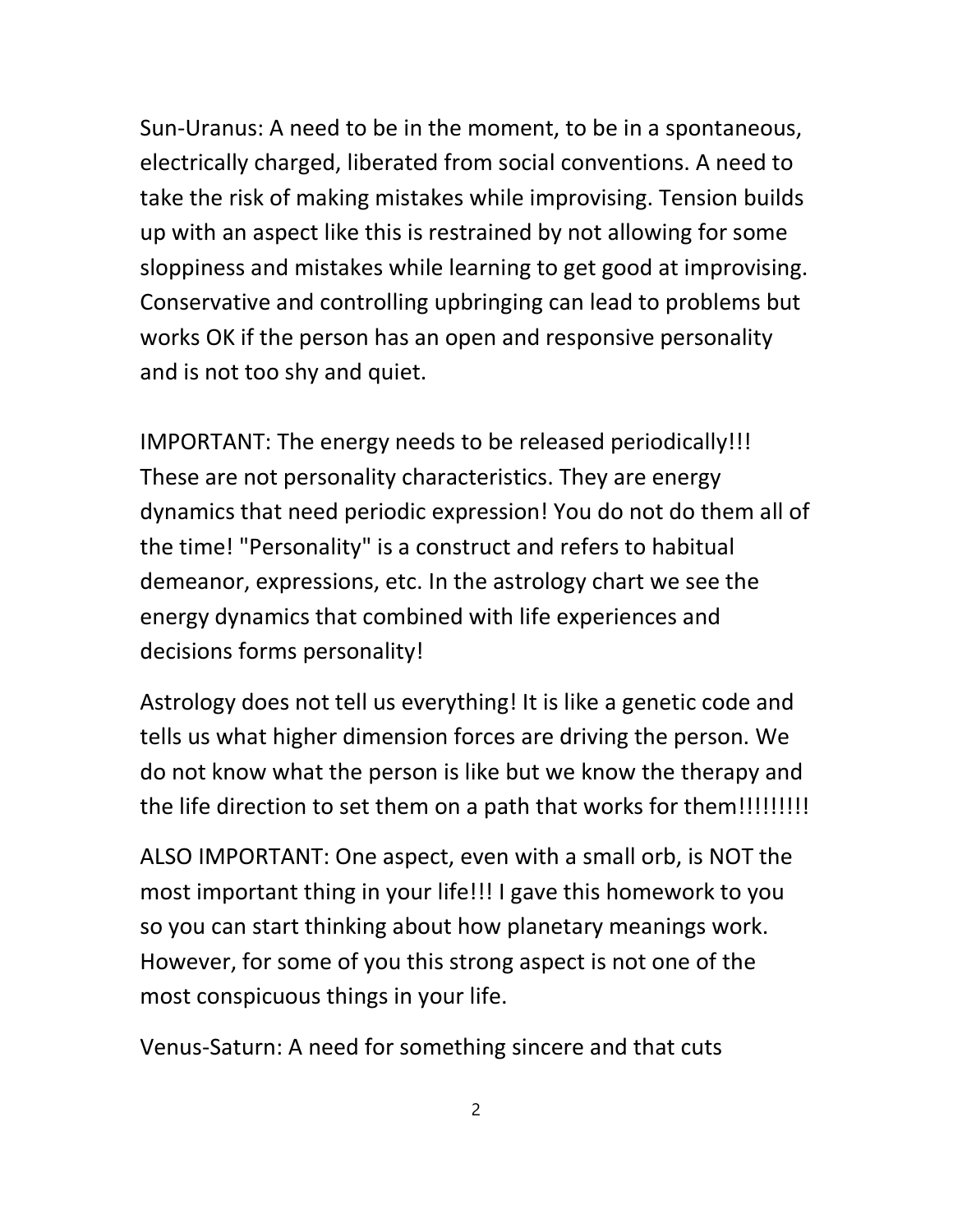beneath glamour and frivolity and to trust in what you are attracted to.

Venus-Saturn: falls in love with a guy who calls his mom on her birthday (for example)

Venus-Jupiter: falls in love with a guy who makes her laugh (for example)

However, if Venus-Saturn is in a strong aspect in your natal chart or 8V chart, it is not necessarily dominating. IT IS NOT MISSING IN YOUR LIFE. IT IS NOT WEAK. That is all we know.

----------------------------------------

Questions: Do I see cooking in Angela's chart?

What makes it easier to interpret?

1. Think about what the planet actually does!

2. Think about how the planets combine in the vibration they are in.

8-Vibration is an inner drive.

Natal chart is rather superficial except when the orbs are less than 1 degree. Less than half a degree it can become conspicuous.

3 planets or more are most important.

What are typical expressions of the energy, Personality traits, behaviors, and archetypal stories that are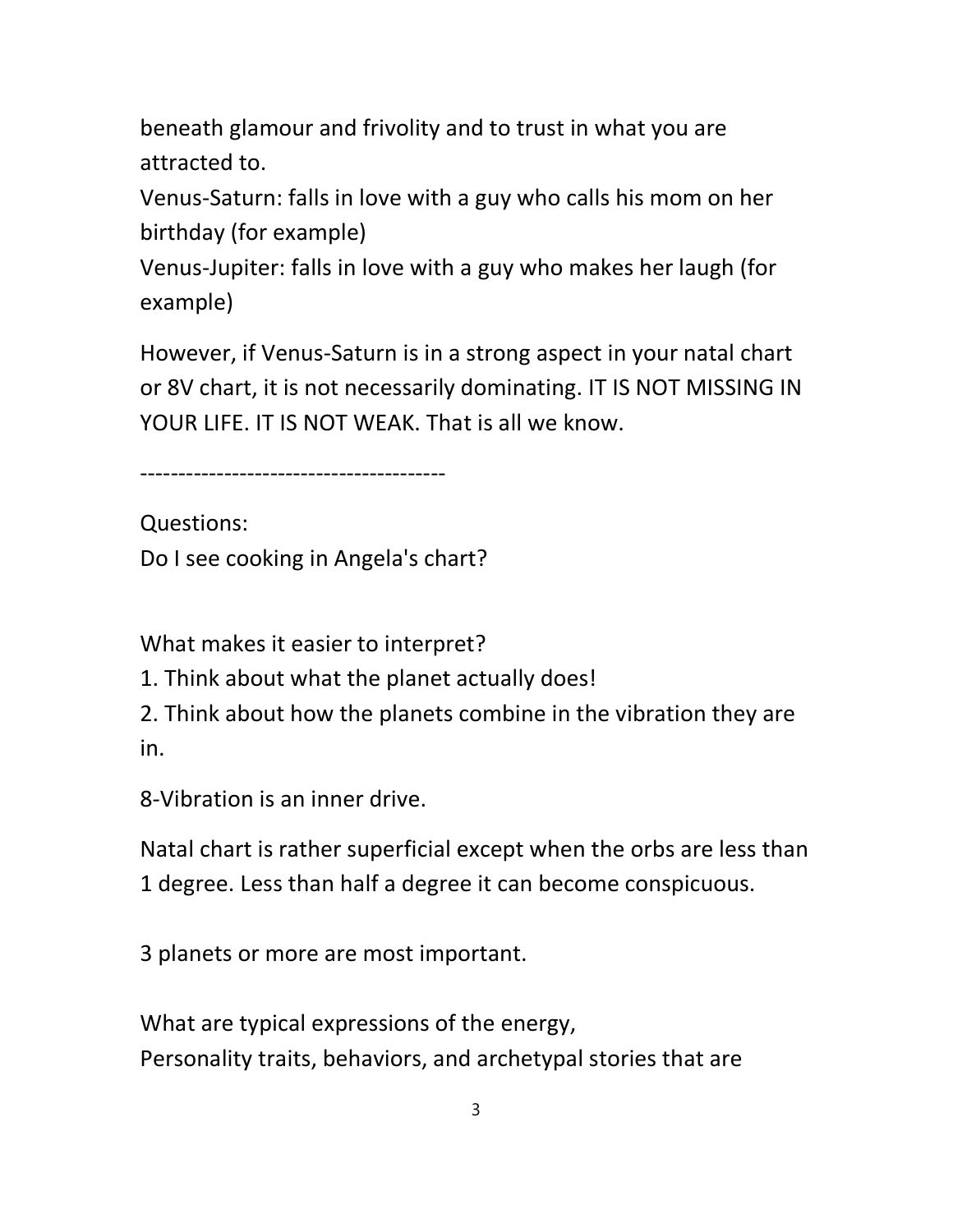common.

----------------------------------------

In the 9V chart, 2 planets that are: 0 40 80 120 or 160 degrees apart (conj, 1/9 2/9 3/9 4/9) becomes conjunct.

20 60 100 140 (1/18 3/18 5/18) become oppositions

The aspect in the harmonic chart is the harmonic times the denominator of the aspect in the natal chart.

----------------------------------------

### Video 1, Harmonic Charts, Part 1:

Note: In this video I use the more common term "harmonic" rather than "vibration".

1. Fractions of a circle are important. 5ths, 7ths, 9ths etc.

2. 1/7, 2/7 and 3/7 aspects are similar in meaning. The meaning is not identical but it is very simple.

3. The harmonic chart gives us a visualization of the aspects so we can see what the orbs are AND we can see aspects that are related to each other.

4. Some history for the idea of "minor aspects" (Kepler, Lilly, Addey, Vibrational Astrology). There are critics of minor aspects.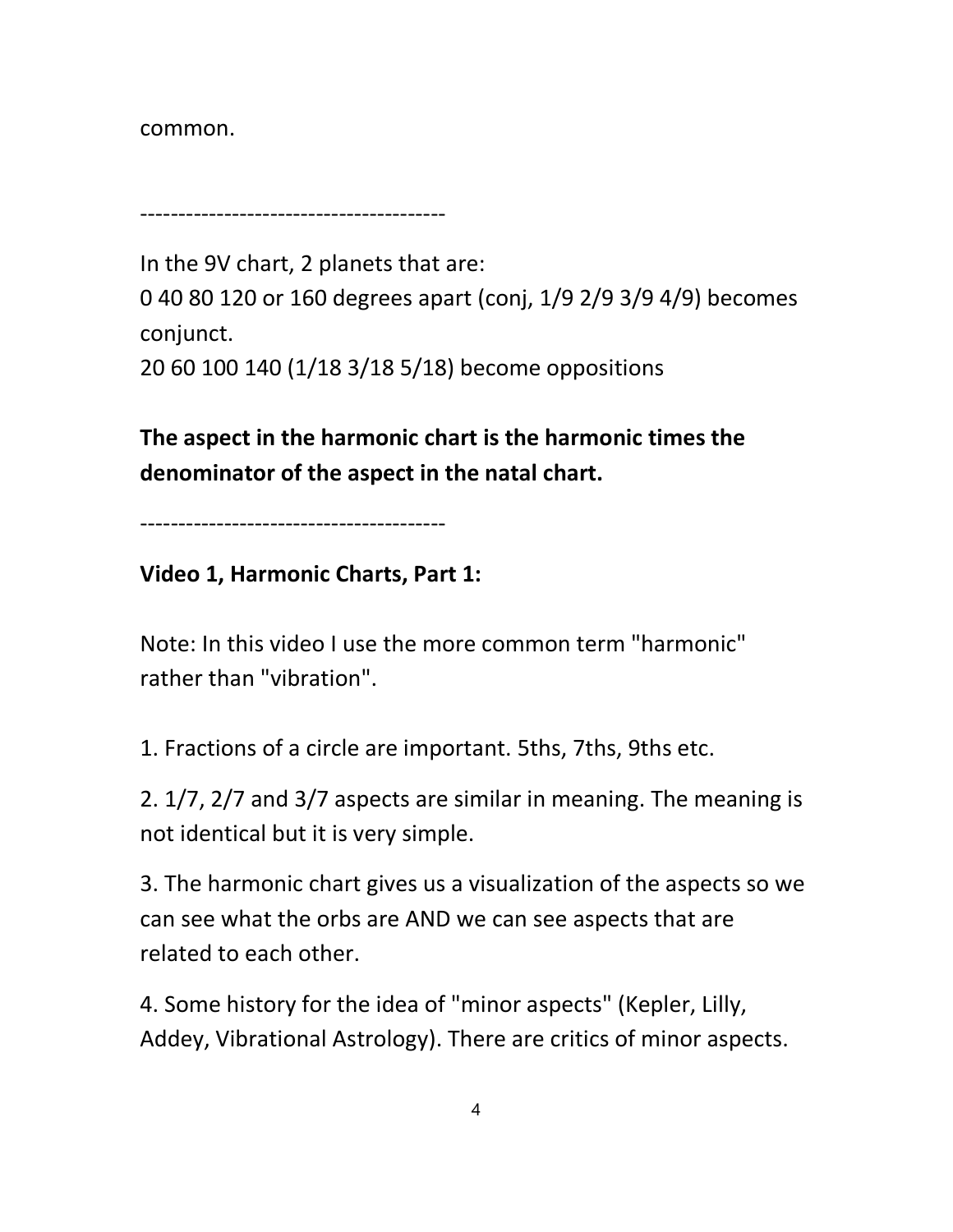ALSO: Ptolemy wrote about the music of the spheres and the way that there might be celestial vibrations! But, as far as we know, he did not discuss minor aspects.

5. The denominator is more important than the numerator. The denominator is the harmonic!

### IMPORTANT:

6. Quintiles (1/5 and 2/5 aspects) turn into conjunctions in the harmonic chart.

7. Do you see how the Ven-Jup-Ura configuration in the natal chart becomes a conjunction in the 5-Vibration chart?

8. All harmonic charts have the same orbs.

9. A conjunction in the 5V chart is a  $0/5$ ,  $1/5$  or  $2/5$  aspect.  $0/5 =$ conjunction.

10. Squares in the 5V chart (and any vibrational chart) are just like squares in the natal chart. They are motivating.

11. Square in 5-Vibration. The need to play and explore. The challenge of playing and exploring. This can be sports, entertainment, puzzles and people who just love to learn and explore. They love challenging their child-like curiosity.

12. A square in the 5V chart is a 0/20, 1/20, 2/20, 3/20, 4/20, 5/20, 6/20, 7/20, 8/20, or 9/20 aspect. Some of these reduce to lower fractions.

### Video 2, Harmonic Charts, Part 2: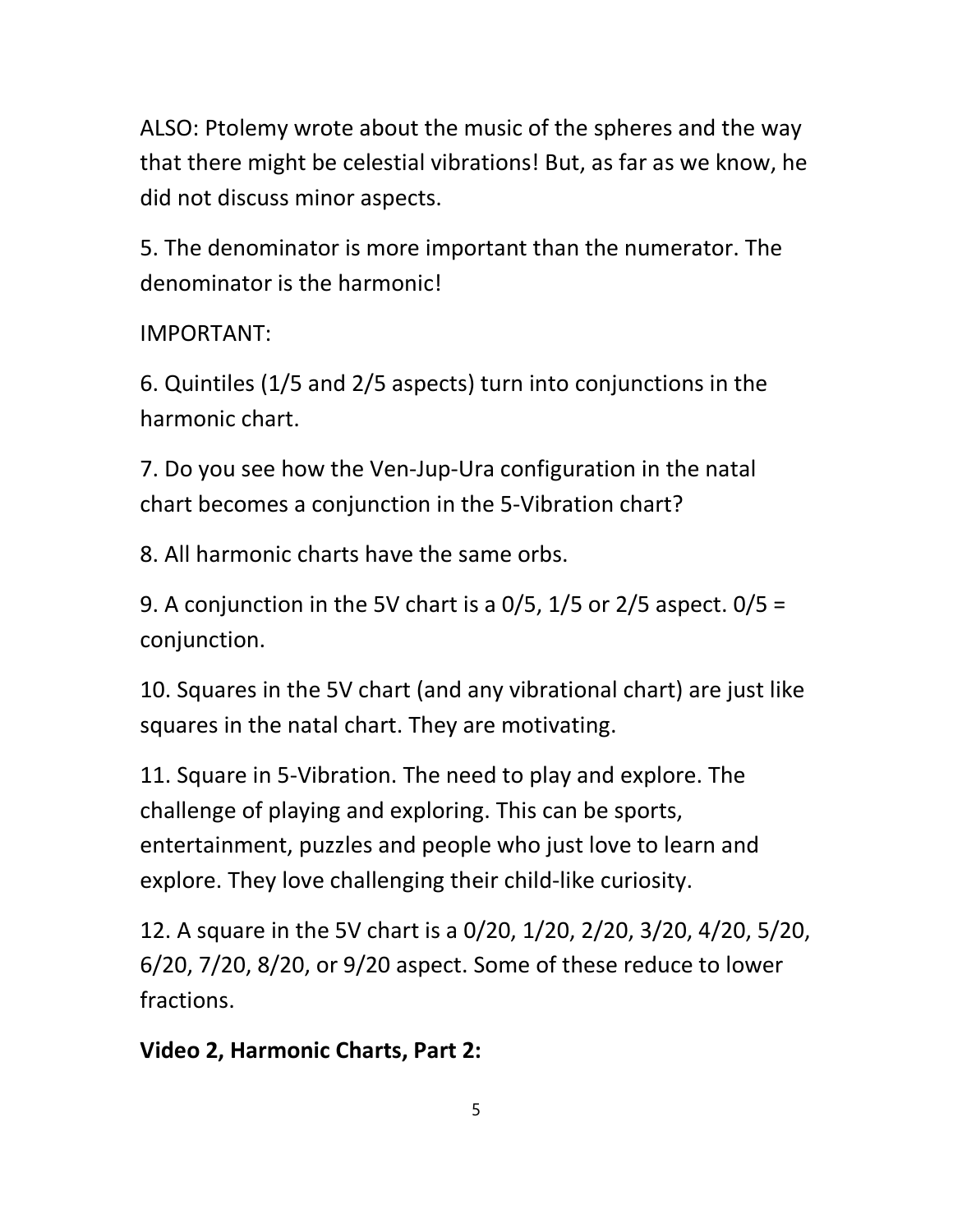Practice looking at an aspect in the vibrational chart and seeing what aspect it is in the natal chart.

Multiply the denominator of the aspect times the vibration to get the vibration of the aspect (if the aspect does not reduce to a lower fraction). For example a square in the 5V chart is 5x4 = 20 vibration.

Everything in the 5V chart is about 5V only!

How to put on the aspect line in the Vibrational Chart what the aspect is in the natal chart.

#### Video 3, Harmonic Charts, Part 3:

How a harmonic chart is calculated manually: just multiply the position of the planet by the number of the harmonic. This is optional and is not important. I gave this video as homework for those of you who want to know.

You can also think of a harmonic chart as little zodiacs going around the wheel.

You can thin of a harmonic chart in different ways and these different ways of thinking of a harmonic chart are the same. The only thing that is very important is just to know how we see aspects as described in the first video.

We do not interpret planets in houses in the Vibrational Chart.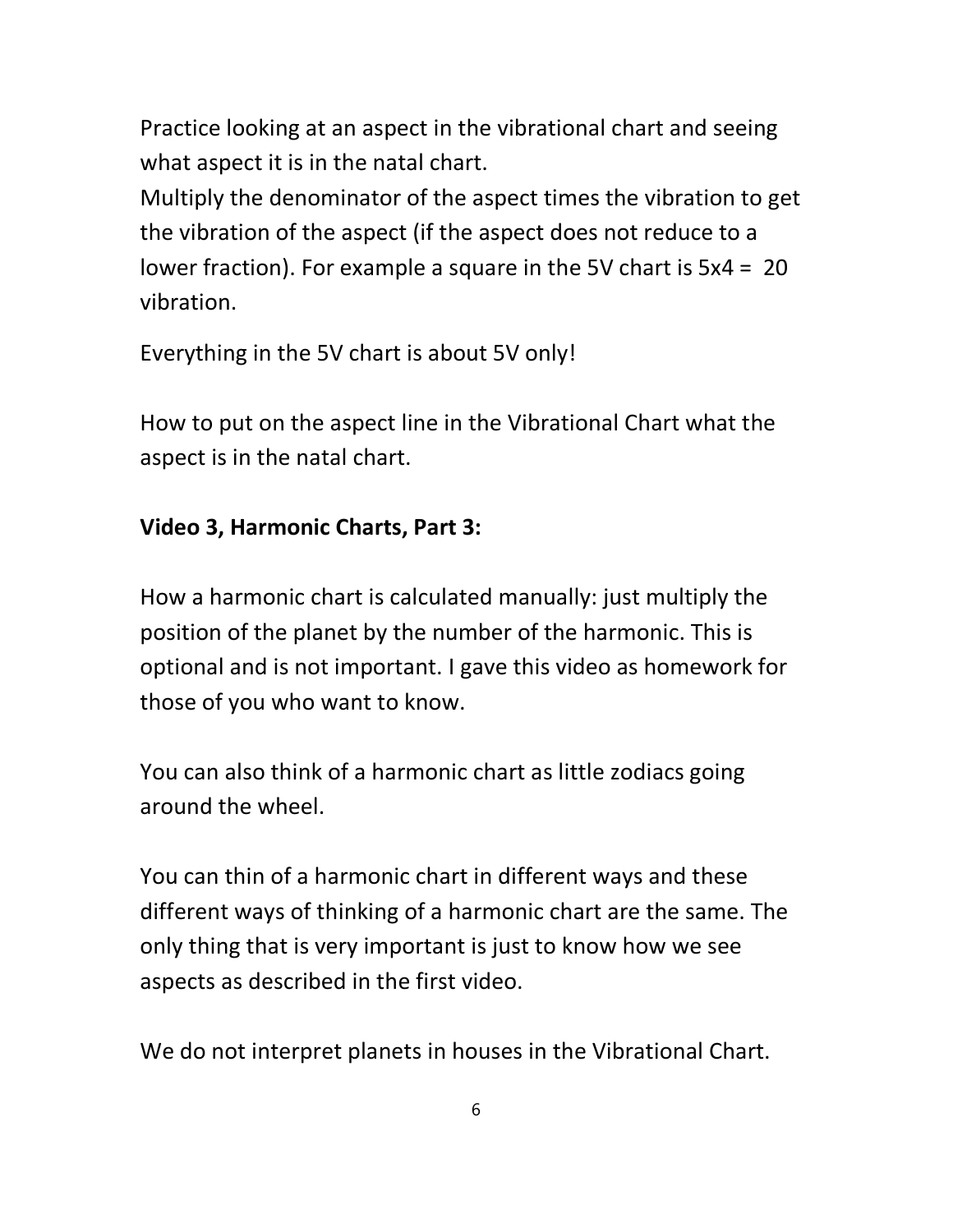They might be important but we have not yet confirmed that they work.

The zodiac sign of some harmonic charts has an effect but we do not yet know how to consistently incorporate this into our astrological consultations. This is something that research in the future will help with.

Also, how big is a zodiac in 9-Vibration?

In 12-Vibration?

In 30-Vibration?

30-Vibration signs might be a basis for degree meanings! Degree meanings is an ancient idea and is popular today with what are called Sabian Symbols.

#### Video 4, Harmonic Charts, Part 4:

How aspects look in different vibrations. This video is optional. I won't go over this in class, but if you have questions about it, I can answer your questions.

#### Video 5, Harmonic Charts, Part 5:

Octave harmonics: 2 4 8 16 32 etc. are the driving force

Vibrations 3 6 12 24: 3 and 6 are smooth, 12 etc. are resources avaiable to you.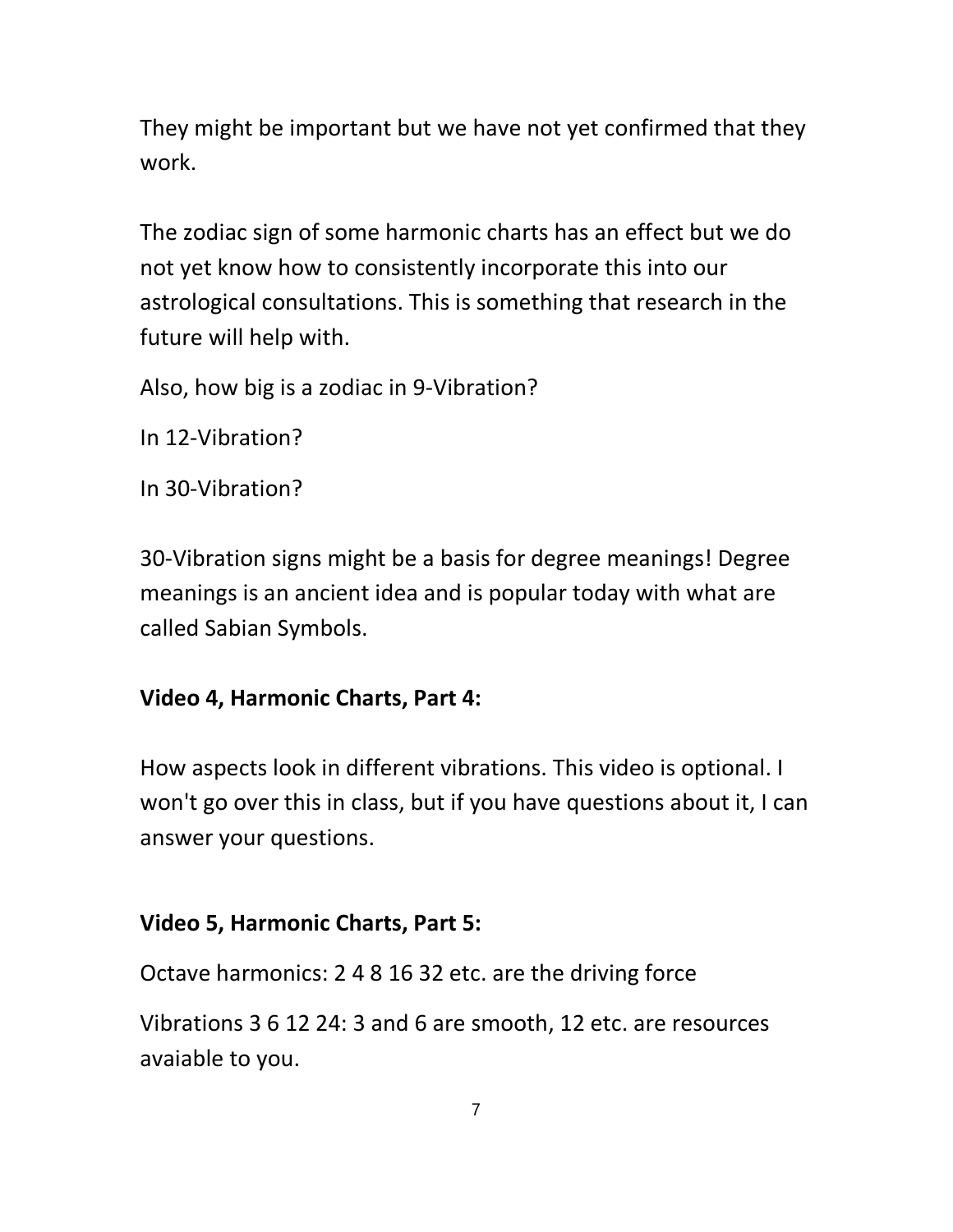Vibrations above 16 are not as personal; they are not about your personal needs. They are more interpersonal or are about an interest in ideas, ethics, aesthetics, which are not things important for your personal comfort or other benefit to just you as an individual. Vibrations above 16 are more participatory in a larger sphere of activity.

Doubling any vibration results in a similar effect.

Harmonics 5 7, 9 are fundamental qualities that a child needs to develop.

Second-order vibrations are very important!!! For example, 5x7, 5x9 and 7x9

# Video 6, Harmonic Charts, Part 6:

This is an excellent video. You may want to watch it more than one time, and perhaps watch it again in a few weeks. There is a lot of review while getting more comfortable about how to interpret orbs of aspects.

# Video 7, Harmonic Charts, Part 7:

This video is too advanced and gets into some subtle issues. I think that I should not have assigned this video for homework.

# Video 8, Sirius software harmonic astrology features